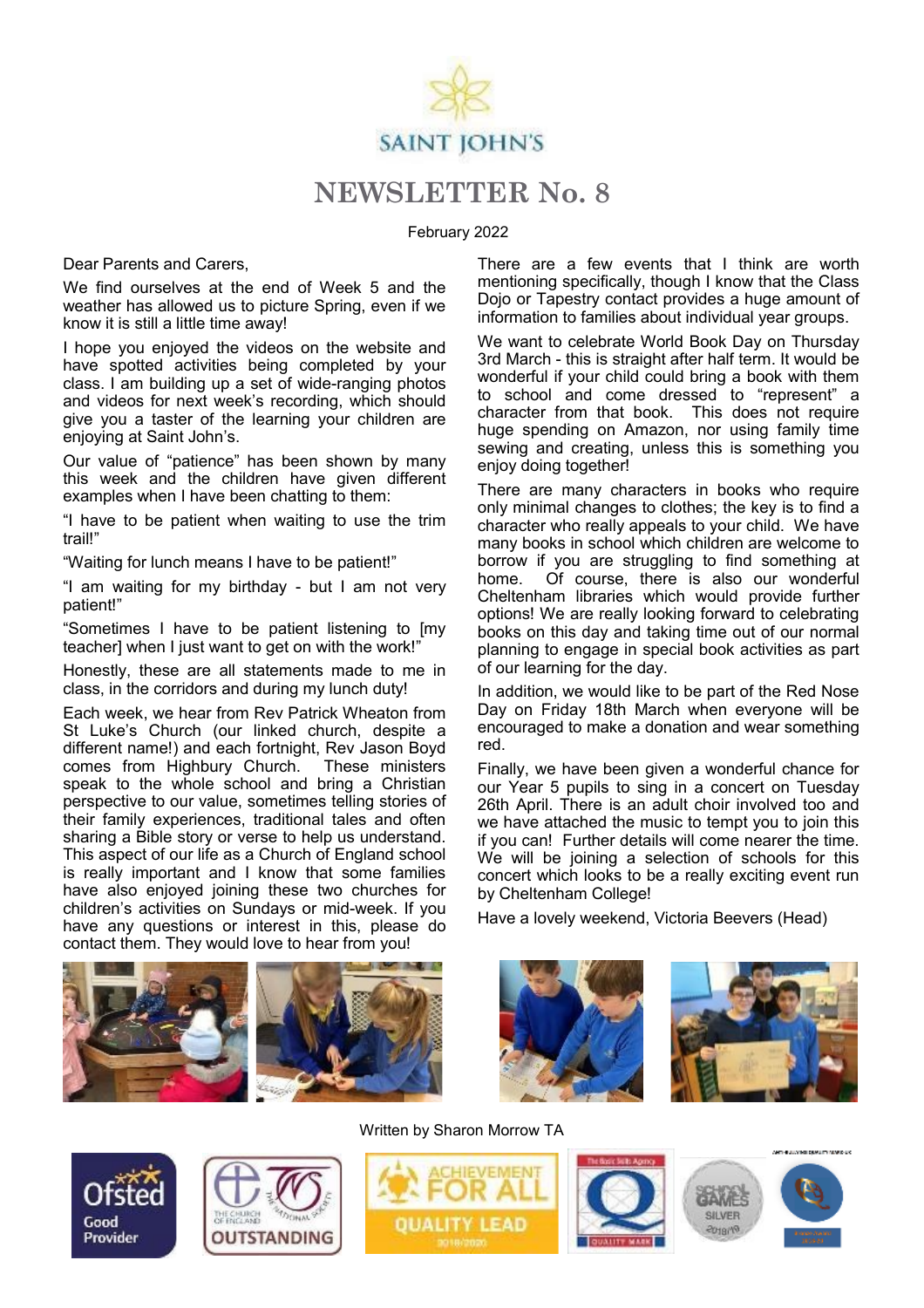**Reception** class love their Friday mornings of messy play. The children experiment with all manner of equipment, use their senses to investigate and, of course, extend their vocabulary describing what they see. Last week, the dinosaurs were having a bath in a jelly swamp and the children explored colour mixing and loved pouring (nicely warmed) water down the drainpipes!







**Year 1** have been enjoying their gymnastics sessions with Mrs Bull. They have been pretending to be their favourite animal, travelling around as their animal would move and then balancing when they stopped moving. They have also been practising jumping and performing a controlled landing.



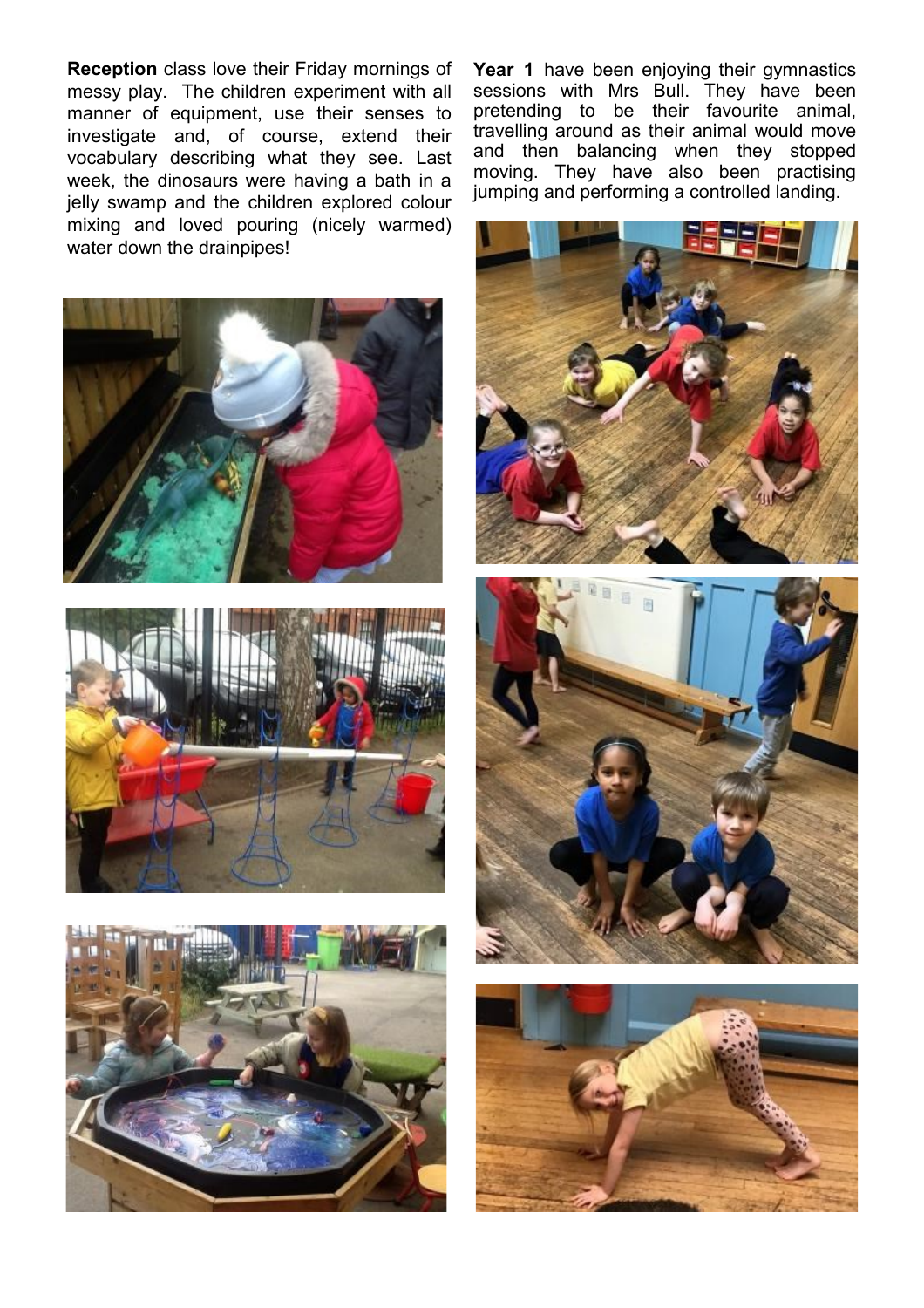**Year 2** were set the following challenge during our science lesson as part of their work on Materials and their Properties:

Can you design a bridge out of paper that is strong enough to hold a toy car without collapsing?

They started off drawing pictures of their bridge designs in pairs. Then they made their<br>bridges. They had to show lots  $They$  had to of patience when the bridges collapsed!!





**Year 3** have created a cartouche that contains their name written in hieroglyphs. It was believed that the person whose name the cartouche contained would be protected from evil spirits.





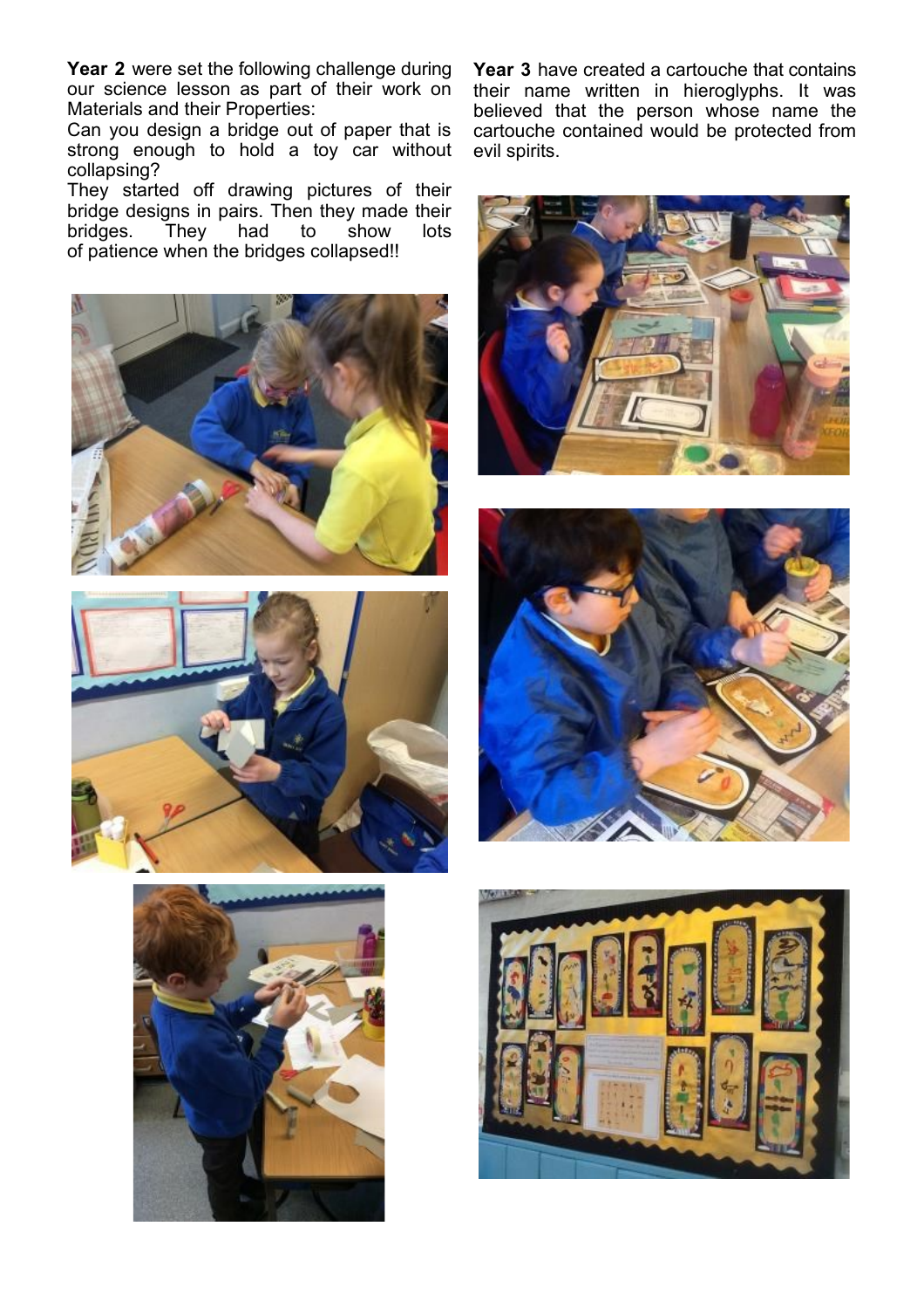**Year 4** have been exploring descriptive settings. They have examined and improved the setting from 'Escape from Pompeii' and have also written their own description based on their current topic of 'Mountains.' The children have also been working hard in maths. They have been exploring area and learning how to use their times tables to calculate the area of rectangles!







During their dance sessions, **Year 5** have been using actions, dynamics and movement to link snapshots together to create a fluid piece of dance involving four or more individuals. In art they have been taking a close look at Vincent Van Gogh and his works, before creating their own versions of his 'Cafe Terrace at Night' using oil pastels.







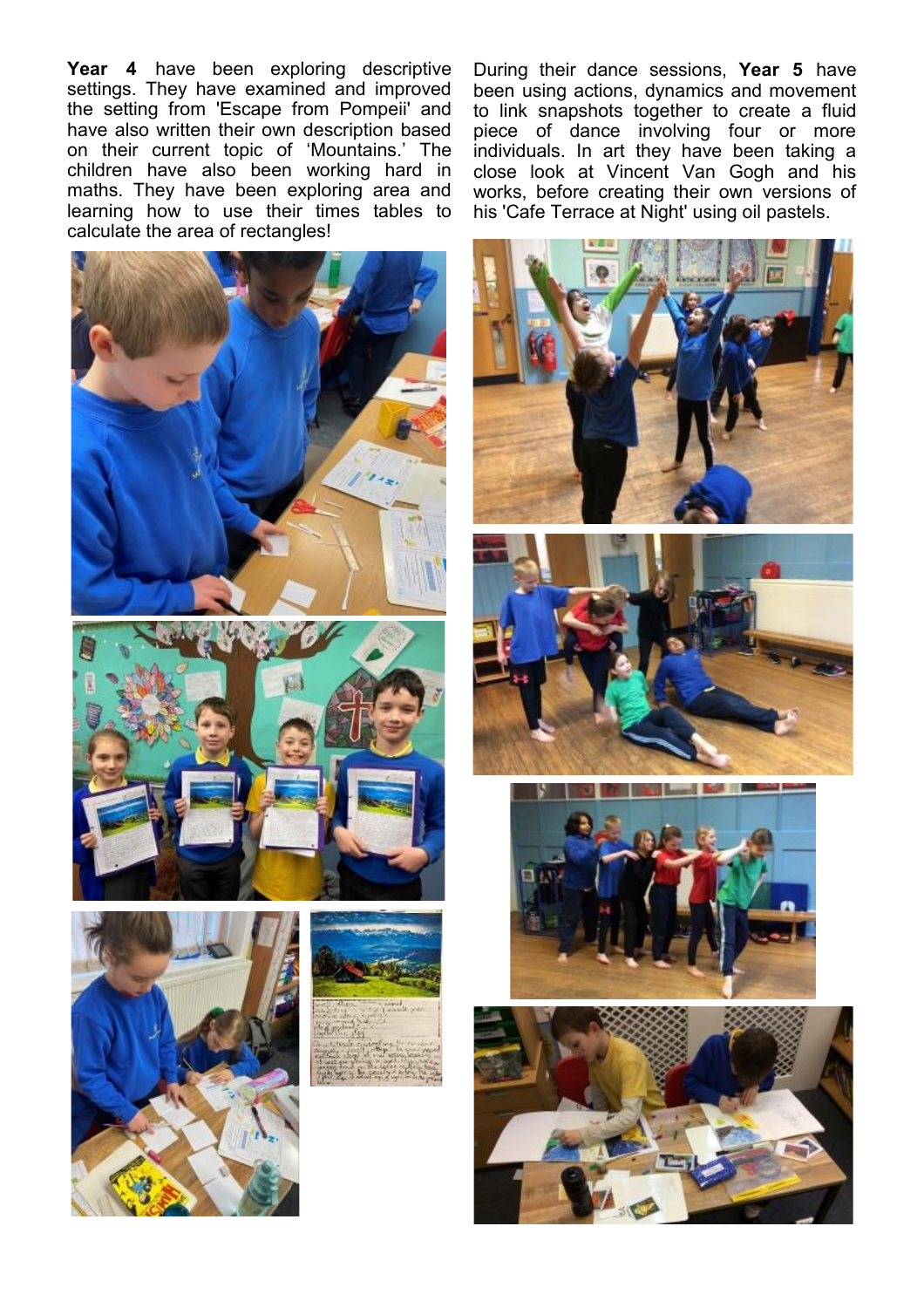**Year 6** enjoyed an afternoon of lively debate, around the subject of creation and evolution, discussing the reasons why the Creation Story is important to Christians. They have also been enjoying spending some of their lunch breaks at Sandford Park, weather permitting!